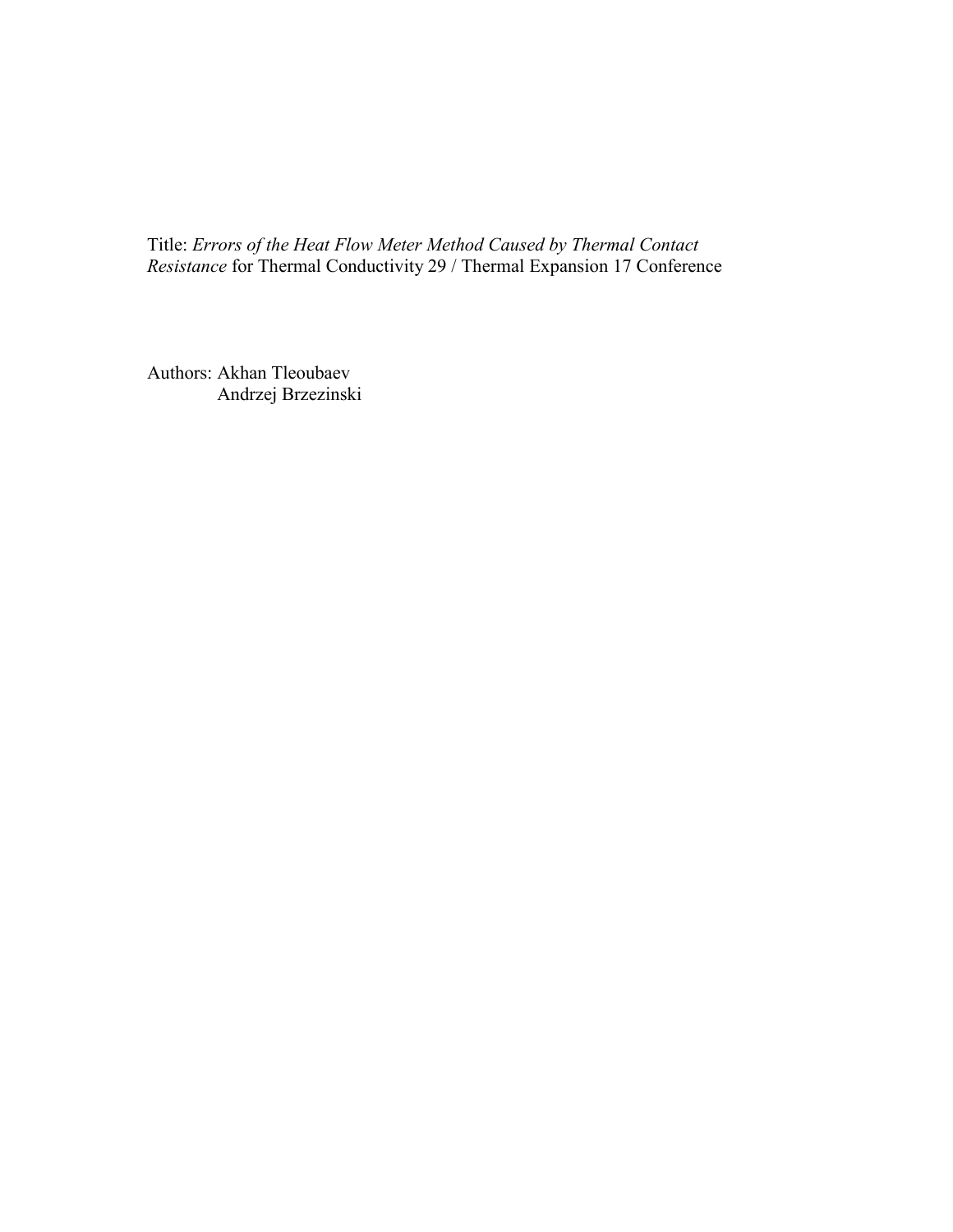### **ABSTRACT**

Calculation formulas used in the Heat Flow Meter Method (ASTM C518, ISO 8301, EN 1946-3, etc.) are simple, but they are accurate only in the case of samples of low thermal conductivity, i.e. when thermal contact resistance is negligible in comparison with the sample's thermal resistance. For samples of intermediate thermal conductivity, those regular formulas become inaccurate both for calibrations of the Heat Flow Meter instruments and for tests, and the errors depend on the ratio of the contact and the sample's thermal resistances.

Two-thickness and Multi-thickness procedures of calibrations and tests [1] effectively eliminate thermal contact resistance errors. These procedures are used in LaserComp's FOX50 Heat Flow Meter instrument and WinTherm50 software both designed to obtain the best possible accuracy for thermal conductivity measurements of such samples. But in practice, very often, users of the FOX50 instruments have only single-thickness samples available for testing.

We have analyzed errors associated with thermal contact resistance for: a) single-thickness calibrations; b) single-thickness tests using single-thickness calibrations; c) single-thickness tests using two-thickness calibrations.

 $\mathcal{L}_\text{max}$  , where  $\mathcal{L}_\text{max}$  , we have the set of  $\mathcal{L}_\text{max}$ 

LaserComp, Inc., 20 Spring Street, Saugus, Massachusetts 01906 USA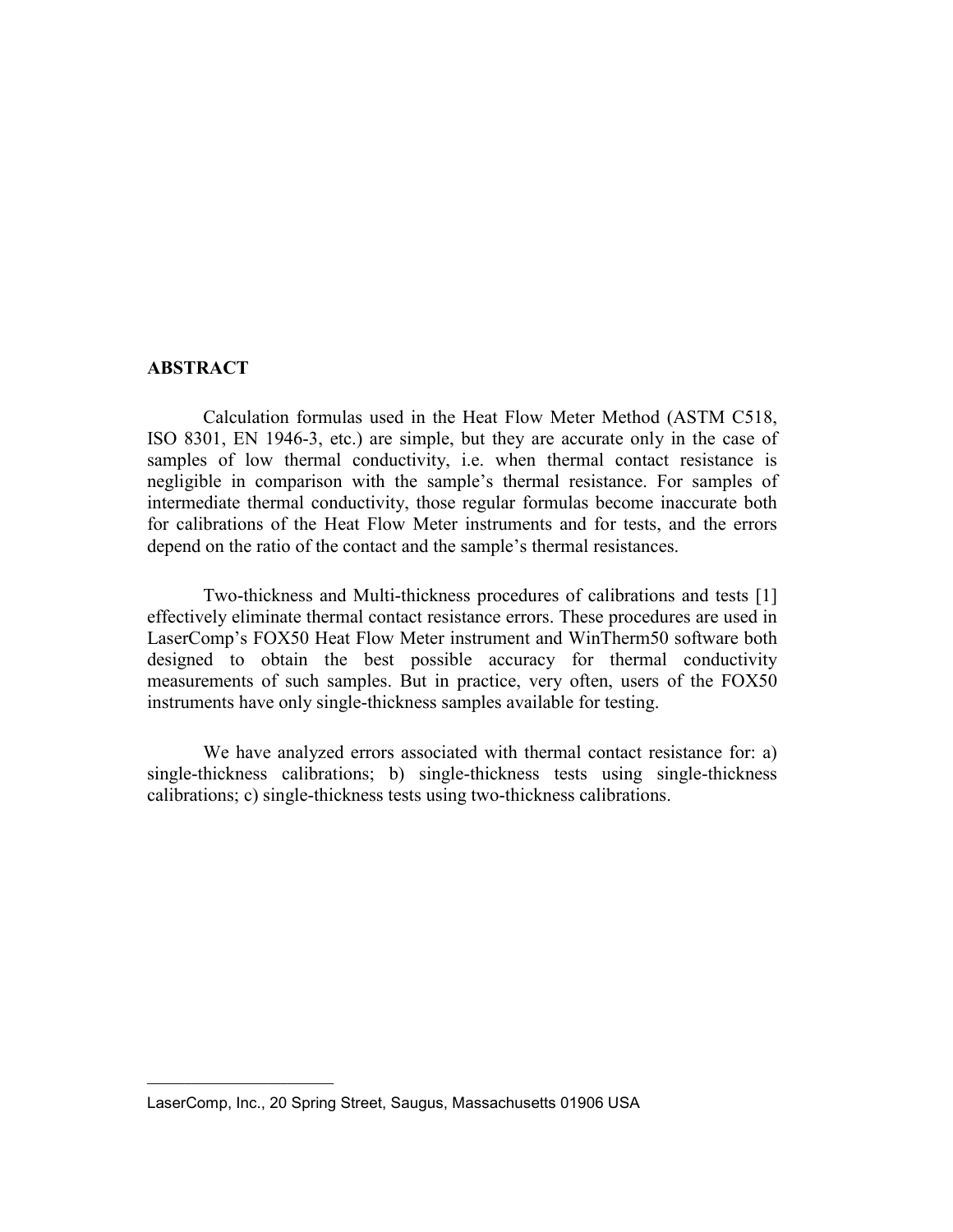### **INTRODUCTION**

The Heat Flow Meter Method (ASTM C518, ISO 8301, EN 1946-3, etc.) is the most widely used traditional comparative steady-state method to measure thermal conductivity of thermal insulation materials. For low conductivity materials thermal contact resistance *2R* (of two surfaces) is negligible in comparison with the samples' thermal resistances  $x/\lambda$  (thickness *x* divided by thermal conductivity  $\lambda$ ):

$$
2R << x/\lambda
$$

and the simple formulas normally used for calibration factor *Scal* and thermal conductivity  $\lambda_{test}$  calculations are valid:

$$
S_{cal} = \lambda_{cal} \Delta T / (x_{cal} Q_{cal}) \tag{1}
$$

$$
\lambda_{test} = S_{cal} \, x_{test} \, Q_{test} \, / \, \Delta T \tag{2}
$$

$$
\lambda_{test} = \lambda_{cal} \left( x_{test} / x_{cal} \right) / Q_{test} / Q_{cal} \tag{2a}
$$

where  $\Delta T$  is temperature difference between the plates (or more strictly – between the temperature sensors) – same for the calibrations and tests,  $Q$  are signals of the heat flow meters (transducers). These formulas are the result of the relationship between the steady-state heat flow density *q* (or heat flux, measured in Watts/meters<sup>2</sup>) and all other parameters:

$$
q = S_{cal} Q = \Delta T / (x/\lambda)
$$
 (3)

This Fourier law expression looks like the well-known Ohm's law, where q is analogous to an electric current,  $\Delta T$  – to voltage difference, and  $x/\lambda$  - to electric resistance. Physically, calibration factor *Scal* is a heat flow density necessary to create 1 microvolt (or sometimes 1 millivolt) electric voltage (signal) on the heat flow transducer's output.

When testing materials of intermediate thermal conductivity  $(\sim 0.1 \le \lambda \le \sim 20$ W/mK), and, a fortiori, in the case of higher conductivity materials, the thermal contact resistance *2R* cannot be neglected. It must be excluded, otherwise significant errors may result – especially in the case of thin samples and/or of higher thermal conductivity when the thermal contact resistance *2R* may even exceed the sample's thermal resistance  $x/\lambda$ . For example  $\frac{1}{4}$ " (6.35mm) thick Pyroceram has a thermal resistance  $x/\lambda = 1.6x10^{-3}$  m<sup>2</sup>K/W, whereas the thermal contact resistance 2R can be about  $3x10^{-3}$  m<sup>2</sup>K/W – or almost 2 times larger.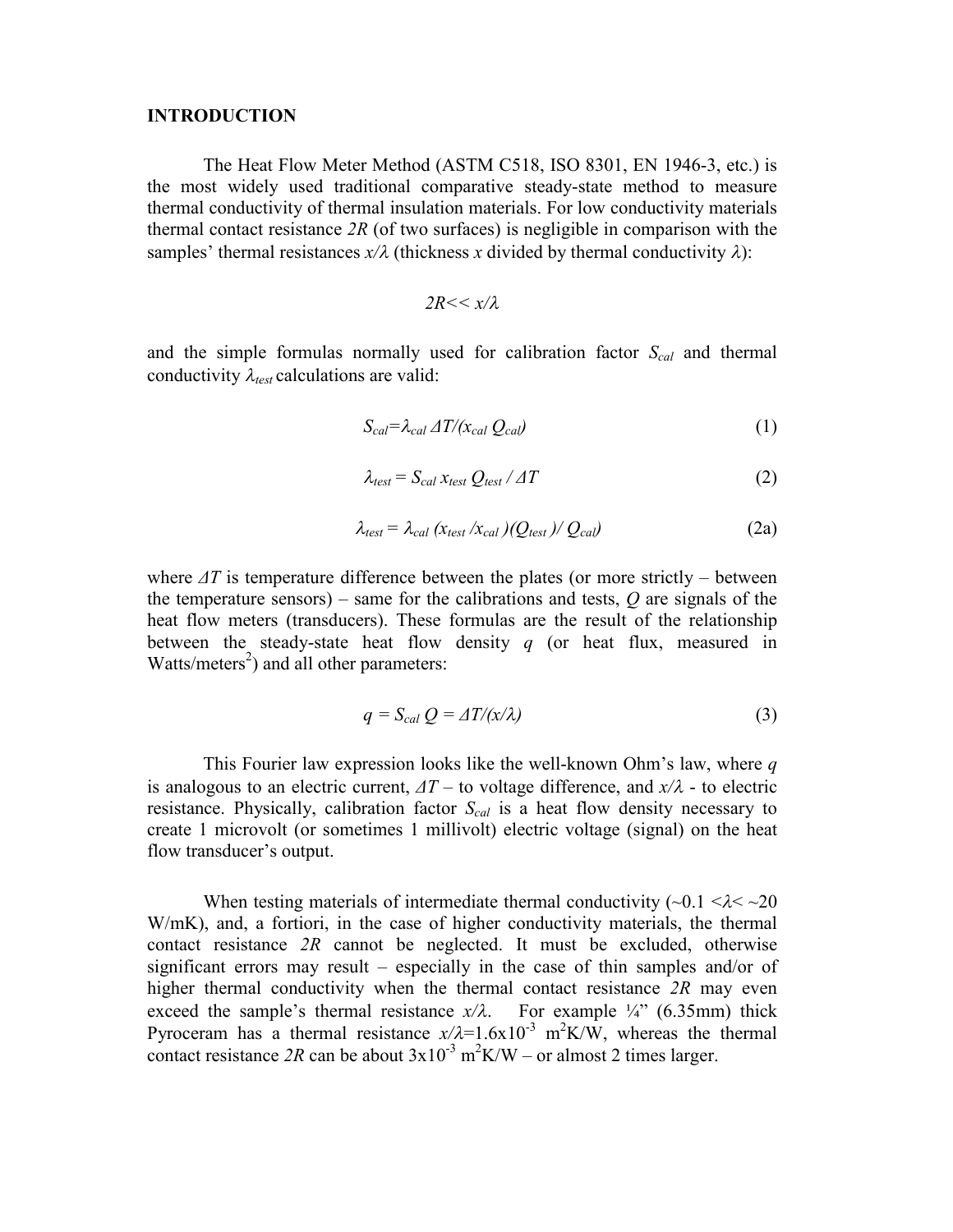The total thermal resistance  $R_{total} = x/\lambda + 2R$  should be used in the denominator of the Eq.(3). The corrected relation between the heat flow density *q* and all other parameters now is:

$$
q = S_{cal} Q = \Delta T / (x/\lambda + 2R)
$$
 (3a)

The electric signal *Q* of the heat flow meter is proportional to the heat flow density *q*, which in a steady-state condition is equal to the temperature difference *AT* divided by the total thermal resistance - sum of thermal resistance of the sample  $x/\lambda$  and two thermal contact resistances  $2R$ , which, in general, includes not just contact resistance between adjoined surfaces, but all thermal resistance between temperature sensors and samples' surfaces. A crude and very labor-consuming way to exclude thermal contact resistance is using thermocouples placed directly into grooves machined on the sample to measure temperatures of the sample's surfaces. Use of thermo conductive grease will only diminish thermal contact resistance but not eliminate it. Depending on the amount of the applied grease and its thickness, its effect can vary from one case to another, and is not very repeatable.

### **TWO-THICKNESS METHOD**

An accurate and effective way of excluding the thermal contact resistance is the two-thickness Method [1]. By using at least two samples of the same material with different thicknesses  $x_1$  and  $x_2$  a system of two equations containing two unknown values can be solved:

$$
S_{cal} Q_I = \Delta T / (x_I / \lambda + 2R) \tag{3b}
$$

$$
S_{cal} Q_2 = \Delta T / (x_2 / \lambda + 2R) \tag{3c}
$$

where  $Q_1$  and  $Q_2$  are signals from the heat flow transducers,  $x_1$  and  $x_2$  are the thicknesses of the thin and thick samples. We assume that the thermal contact resistances for both samples are the same. The solution of the system of the two Eqs. (3b) and (3c) for calibrations is:

$$
S_{cal} = \Delta T \lambda_{cal} (Q_1 - Q_2) / [Q_1 Q_2 (x_2 - x_1)] \tag{4}
$$

$$
2R_{cal} = (x_2Q_2 - x_1Q_1)/[\lambda_{cal}(Q_1 - Q_2)]
$$
\n(5)

For calibrations of LaserComp's FOX50 Heat Flow Meter instruments, four materials with known thermal conductivity  $[5-8]$  – Pyrex® 7740, Pyroceram® 9606, Vespel® DuPont<sup>™</sup>, and Perspex® are used (accuracy of the values is believed to be about 2-3%;  $\sim$ 5% for Pyroceram®):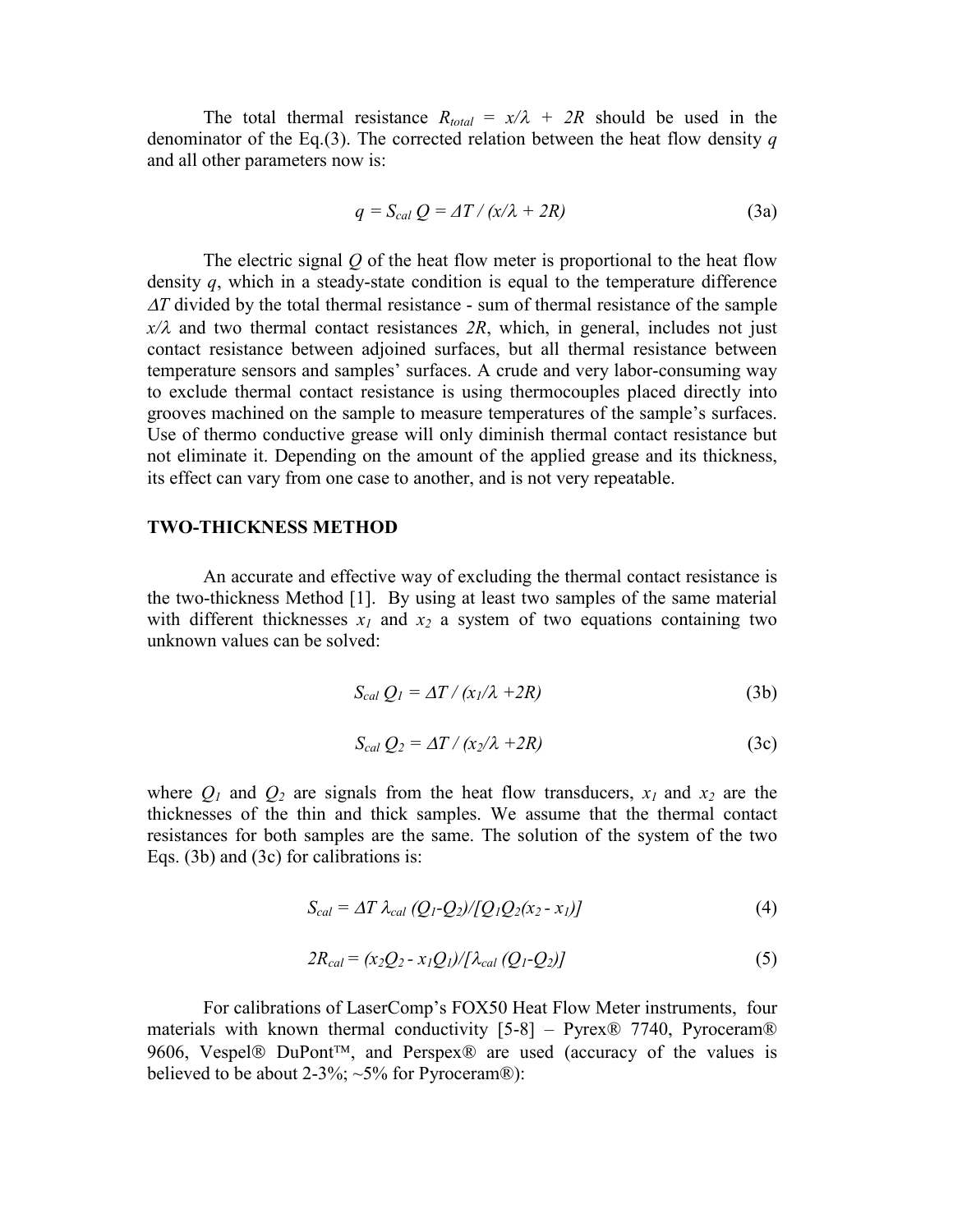# TABLE I. THERMAL CONDUCTIVITY OF CALIBRATION MATERIALS, (W/mK)

| $T,{}^{0}C$ | Perspex®<br>[8] | Vespel® | Pyrex@<br>7740 [5] | Pyroceram®<br>9606, TPRC |
|-------------|-----------------|---------|--------------------|--------------------------|
|             | 0.1860          | 0.365   | 1.063              | 4.15                     |
| 20          | 0.1885          | 0.371   | 1.086              | 4.04                     |
| 40          | 0.1909          | 0.377   | 1.115              | 3.94                     |
| 60          | 0.1933          | 0.386   | 1.145              | 3.85                     |
| 80          |                 | 0.389   | 1.175              | 3.78                     |
| 100         |                 | 0.396   | 1.203              | 3.71                     |
|             |                 |         |                    |                          |

For high temperature versions of the FOX50 HFM Instrument:

| 150 | 0.411 | 1.270 | 3.58 |
|-----|-------|-------|------|
| 200 | 0.426 | 1.330 | 3.49 |
| 250 | 0.441 | 1.391 | 3.42 |
| 300 | 0.457 | 1.452 | 3.34 |

Ideally, all the calibration runs should give the same values of the calibration factor no matter which method or what reference material was used for calibration, because the calibration factor is a physical property of the heat flow meter.

Let us analyze sensitivity function of the calibration factor and thermal contact resistance to the heat flow meter's signals:

$$
(\partial S_{cal} / \partial Q)(Q/S_{cal}) = +/- (1 + Q_2^2 / Q_1^2) / (1^2 - Q_2^2 / Q_1^2) =
$$
  
= +/- (1 + R<sup>2</sup><sub>1 total</sub> / R<sup>2</sup><sub>2 total</sub>) / (1 - R<sup>2</sup><sub>1 total</sub> / R<sup>2</sup><sub>2 total</sub>);  
( $\partial 2R_{cal} / \partial Q_1$ )( $Q_1 / 2R_{cal}) = - (R_{1 total} / 2R_{cal}) [R_{2 total} / (R_{2 total} - R_{1 total})]$ 

To get the most accurate measurements the sensitivity functions should be neither big, nor small, i.e. ideally about either 1 or -1, thus the total thermal resistances and signals of the two calibration samples (thin - 1, and thick - 2) should be as different as possible:

$$
Q_1 >> Q_2
$$
 or  $R_1_{total} << R_2_{total}$   
 $R_1_{total} \sim 2R_{cal}$  and/or  $R_2_{total} \sim (R_2_{total} - R_1_{total})$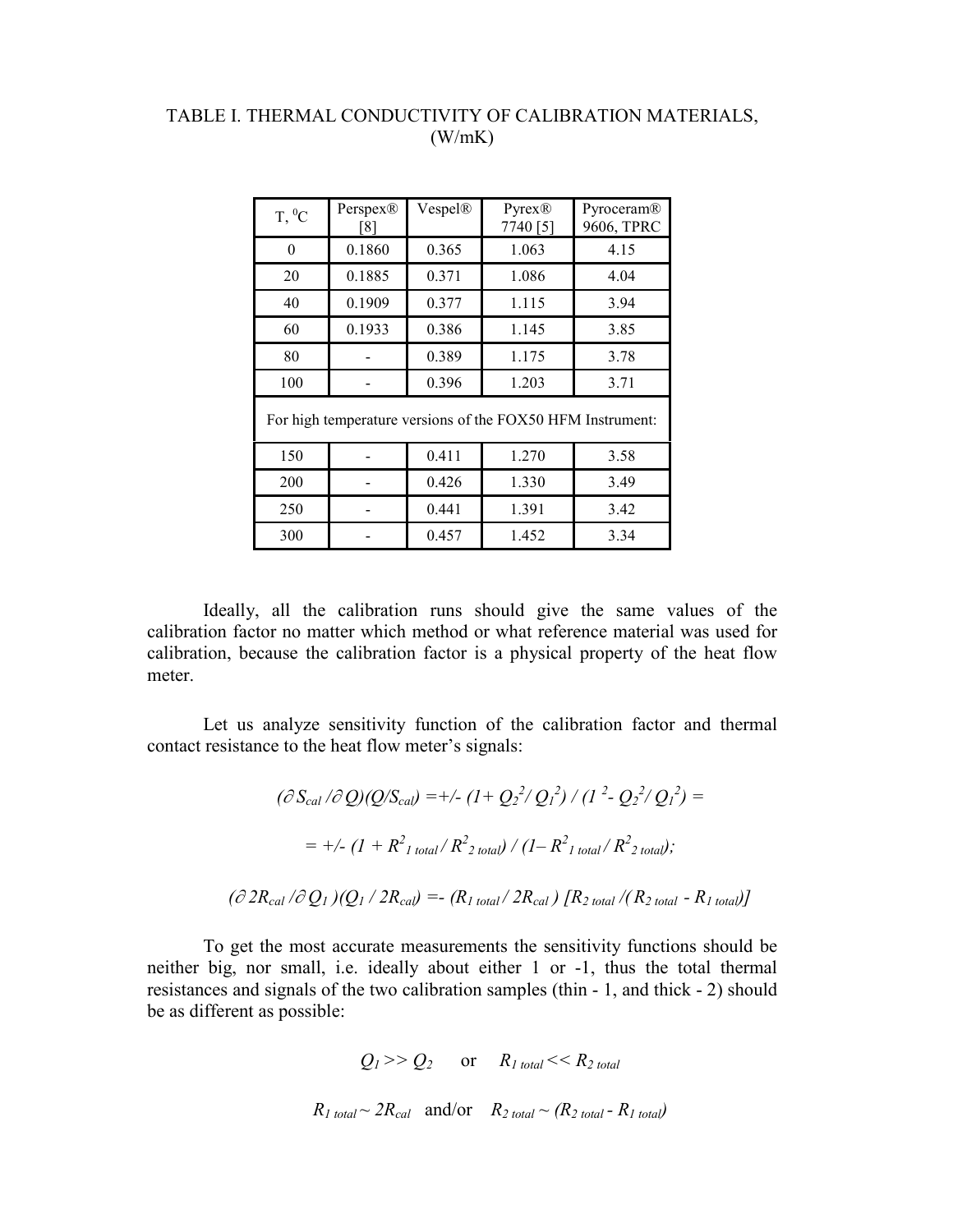In other words, a thick sample should be as thick as possible (within the instruments capability), and a thin one  $-$  as thin as possible, but, of course, in case of a very thick or very thin samples, other limitations and sources of errors and distortions appear.

The solution of the system of the two Eqs. (3b) and (3c) for tests is:

$$
\lambda_{test} = S_{cal} Q_1 Q_2 (x_2 - x_1) / [\Delta T (Q_1 - Q_2)] \tag{6}
$$

$$
2R_{test} = (x_2Q_2 - x_1Q_1) \Delta T / [(Q_1Q_2S_{cal}(x_2 - x_1)] \tag{7}
$$

$$
\lambda_{\text{test}} = \lambda_{\text{cal}} [ (Q_{1 \text{ cal}} - Q_{2 \text{ cal}}) / (Q_{1 \text{ test}} - Q_{2 \text{ test}})] [(Q_{1 \text{ test}} Q_{2 \text{ test}}) / (Q_{1 \text{ cal}} Q_{2 \text{ cal}})]
$$

$$
[(x2 test - x1 test)/(x2 cal - x1 cal)]
$$
 (6a)

Eq.6a shows that in this comparative method thermal conductivity  $\lambda_{test}$  is calculated from the ratios and differences of values measured during the test and calibration, so practically all experimental bias errors are eliminated. Due to the good accuracy of the *x* and *Q* measurements, the accuracy of thermal conductivity results mostly depends on accuracy of the calibration sample's thermal conductivity  $\lambda_{cal}$ .

Thermal conductivity also can be calculated from the slope (its reciprocal value) of the graph of the total thermal resistance against the thickness of the samples of different thickness. This procedure is used to get the average results for tests of several samples of different thicknesses.

Sensitivity functions of thermal conductivity and thermal contact resistance to the heat flow meter signals are:

$$
(\partial \lambda / \partial Q_2)(Q_2/\lambda) = 1 / (1 - R_{1 total} / R_{2 total})
$$

$$
(\partial 2R / \partial Q_1)(Q_1/2R) = - [1 + (x_1/\lambda)/(2R)] / (1 - x_1/x_2)
$$

This means the same as in the previous case of calibrations. The difference of the samples' thermal resistances should be as big as possible to get better accuracy of the measurements. We may say that a thick sample test gives information mostly about thermal conductivity, and a thin sample test  $-$  gives information mostly about thermal contact resistance to be excluded in the calculation. The two-thickness procedure of calibrations and tests significantly improves accuracy of thermal conductivity measurements.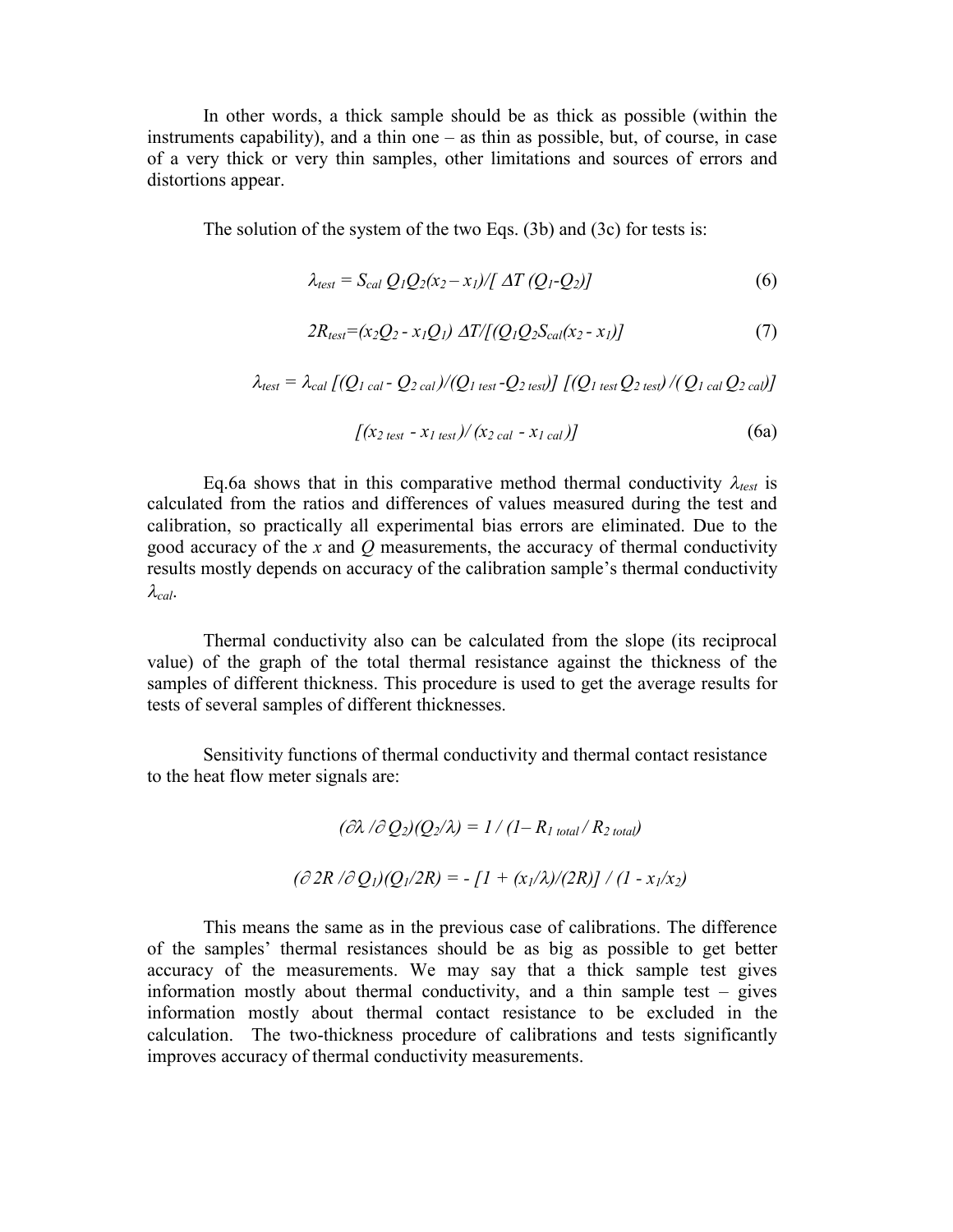Let us analyze now errors associated with presence of thermal contact resistance when using regular single-thickness Eqs. (1) and (2) instead of the accurate two-thickness formulas - first for calibrations, and then for tests results.

### **SINGLE THICKNESS CALIBRATION**

First we will get the formula for the relation between the single-thickness calibration factor *S1-thickness* and the correct calibration factor *Scal* by substituting *Q* expressed from the accurate Eq. (3a):

$$
Q = \Delta T / [(x/\lambda + 2R) S_{cal}]
$$
\n(8)

into the regular, and not so accurate single-thickness Eq. (1):

$$
S_{I\text{ thickness}} = \lambda_{cal} \Delta T / \{x_{cal} \Delta T / [(x_{cal} / \lambda_{cal} + 2R_{cal}) S_{cal}] \}
$$
  
i.e. 
$$
S_{I\text{ thickness}} = 1 / \{ (x_{cal} / \lambda_{cal}) / [(x_{cal} / \lambda_{cal} + 2R_{cal}) S_{cal}] \} =
$$

$$
= [1 + 2R_{cal} / (x_{cal} / \lambda_{cal})] S_{cal} \tag{9}
$$

The calibration factors become equal if thermal contact resistance is negligible in comparison with the sample's thermal resistance  $x_{cal}$  */* $\lambda_{cal}$ . Otherwise the single-thickness calibration factor is higher. The larger the  $2R_{cal}/(x_{cal}/\lambda_{cal})$  ratio –the larger and less accurate is the single-thickness calibration factor.

Next we will analyze single-thickness tests done vs. single- and twothickness calibrations.

### **SINGLE-THICKNESS TESTS vs. SINGLE-THICKNESS CALIBRATION**

To get the formula for a single-thickness test we should substitute expression (8) for the single-thickness calibration factor, and expression (9) for the HFM signal *Q* during the test into the non-accurate Eq.(2):

$$
\lambda_{1\text{-thickness test}} = S_{1\text{ thickness}} (\chi_{\text{test}} / \Delta T) Q_{\text{test}} =
$$
\n
$$
= [1 + 2R_{\text{cal}} / (\chi_{\text{cal}} / \lambda_{\text{cal}})] S_{\text{cal}} (\chi_{\text{test}} / \Delta T) \Delta T / [(\chi_{\text{test}} / \lambda_{\text{test correct}} + 2R_{\text{test}}) S_{\text{cal}}] =
$$
\n
$$
= [1 + 2R_{\text{cal}} / (\chi_{\text{cal}} / \lambda_{\text{cal}})] ( \chi_{\text{test}}) / [(\chi_{\text{test}} / \lambda_{\text{test correct}} + 2R_{\text{test}})]
$$

Thus, the value of the thermal conductivity  $\lambda_{l-thickness test}$ , calculated using the regular single-thickness formula (used in regular Heat Flow Meter instruments) is related to the correct thermal conductivity  $\lambda_{\text{test correct}}$  as: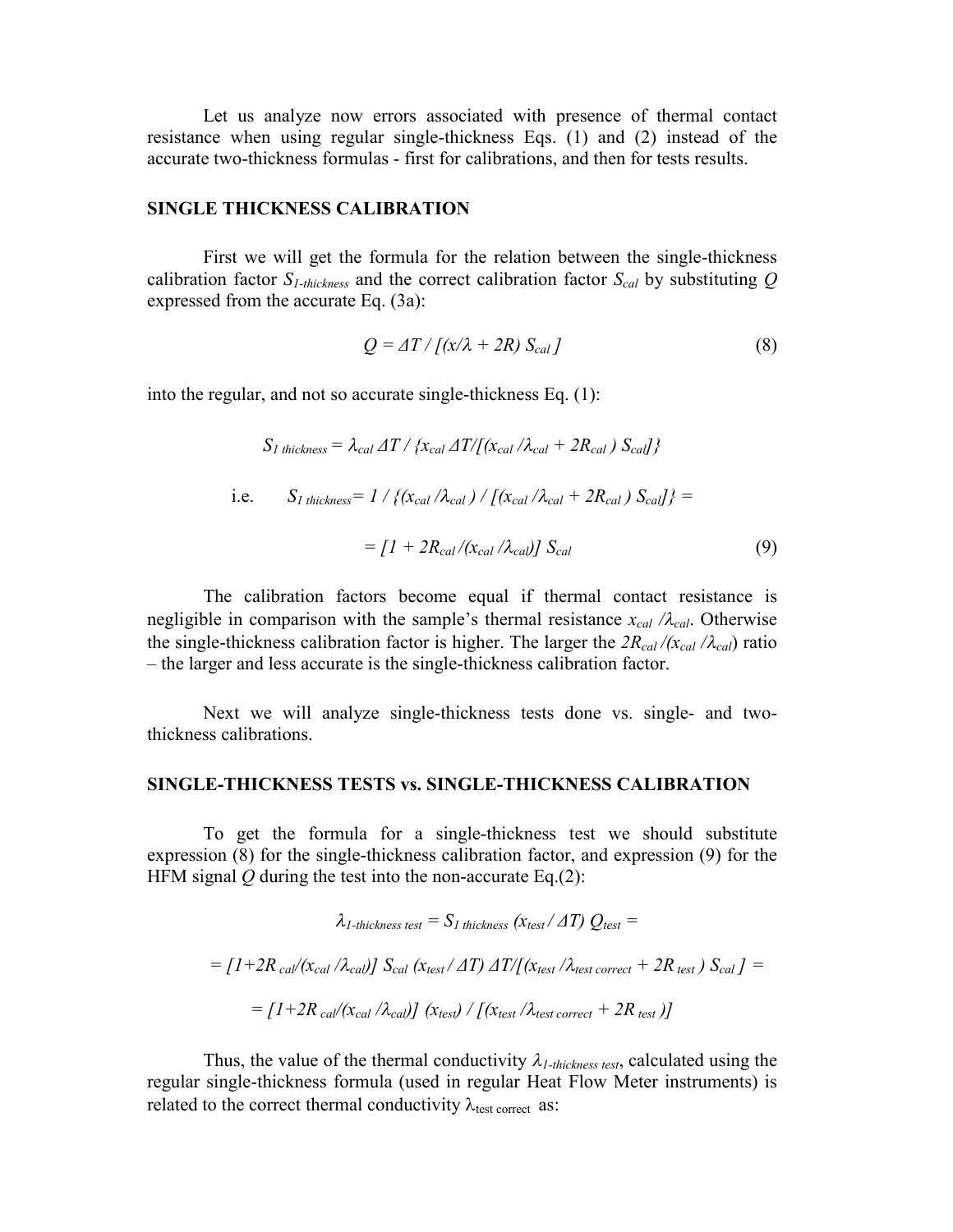where  $x_{cal}/\lambda_{cal}$  is the calibration standard's thermal resistance, and  $x_{test}/\lambda_{test}$  correct is the sample's thermal resistance. This formula also can give a correct result when the ratios  $2R/(x/\lambda)$  are the same for the calibration and for test by coincidence. In all other cases the thermal conductivity test results can be either higher or lower depending on the ratios of thermal resistances.

|            | <b>Tests</b>        |           | Pyroceram®  | Pyrex®      | Vespel®     | Perspex®    |               |
|------------|---------------------|-----------|-------------|-------------|-------------|-------------|---------------|
|            |                     |           | 6.35        | 6.60        | 6.18        | 5.00        | mm            |
|            |                     | <b>UP</b> | 63031       | 31618       | 14123       | 9505        | $\mu V$       |
|            |                     | LP        | $-61795$    | $-31012$    | $-13797$    | $-9242$     | $\mu V$       |
| Ref.values | <b>Calibrations</b> |           |             |             |             |             |               |
| (W/mK)     | 6.35                | mm        | $\mathbf X$ | 2.091       | 0.875       | 0.476       | W/mK          |
|            | 63031               | $\mu V$   | $\mathbf X$ | 2.092       | 0.872       | 0.472       | W/mK          |
|            | $-61795$            | $\mu V$   | $\mathbf X$ | 2.092       | 0.873       | 0.474       | W/mK          |
| 4.011      | Pyroceram®          |           | $\mathbf X$ | 91.2        | 134.1       | 150.8       | $\frac{0}{0}$ |
|            |                     |           |             |             |             |             |               |
|            | 6.45                | mm        | 2.15        | $\mathbf X$ | 0.468       | 0.255       | W/mK          |
|            | 31618               | $\mu V$   | 2.15        | $\mathbf X$ | 0.466       | 0.253       | W/mK          |
|            | $-31012$            | $\mu V$   | 2.15        | X           | 0.467       | 0.254       | W/mK          |
| 1.094      | Pyrex®              |           | $-46.5$     | X           | 25.3        | 34.2        | $\frac{0}{0}$ |
|            |                     |           |             |             |             |             |               |
|            | 6.18                | mm        | 1.71        | 0.892       | $\mathbf X$ | 0.203       | W/mK          |
|            | 14123               | $\mu V$   | 1.72        | 0.895       | $\mathbf X$ | 0.202       | W/mK          |
|            | -13797              | $\mu V$   | 1.71        | 0.894       | $\mathbf X$ | 0.203       | W/mK          |
| 0.373      | Vespel®             |           | $-57.3$     | $-18.3$     | X           | 7.2         | $\frac{0}{0}$ |
|            |                     |           |             |             |             |             |               |
|            | 5                   | mm        | 1.59        | 0.830       | 0.347       | X           | W/mK          |
|            | 9505                | $\mu V$   | 1.61        | 0.838       | 0.349       | X           | W/mK          |
|            | $-9242$             | $\mu V$   | 1.60        | 0.834       | 0.348       | X           | W/mK          |
| 0.1891     | Perspex®            |           | $-60.1$     | $-23.8$     | $-6.7$      | $\mathbf X$ | $\%$          |

### TABLE II. SINGLE-THICKNESS TESTS VS. SINGLE-THICKNESS CALIBRATIONS

Table II presents results of single-thickness tests at  $25^0C$  vs. single-thickness calibrations using Eq.2a (i.e. without taking into account thermal contact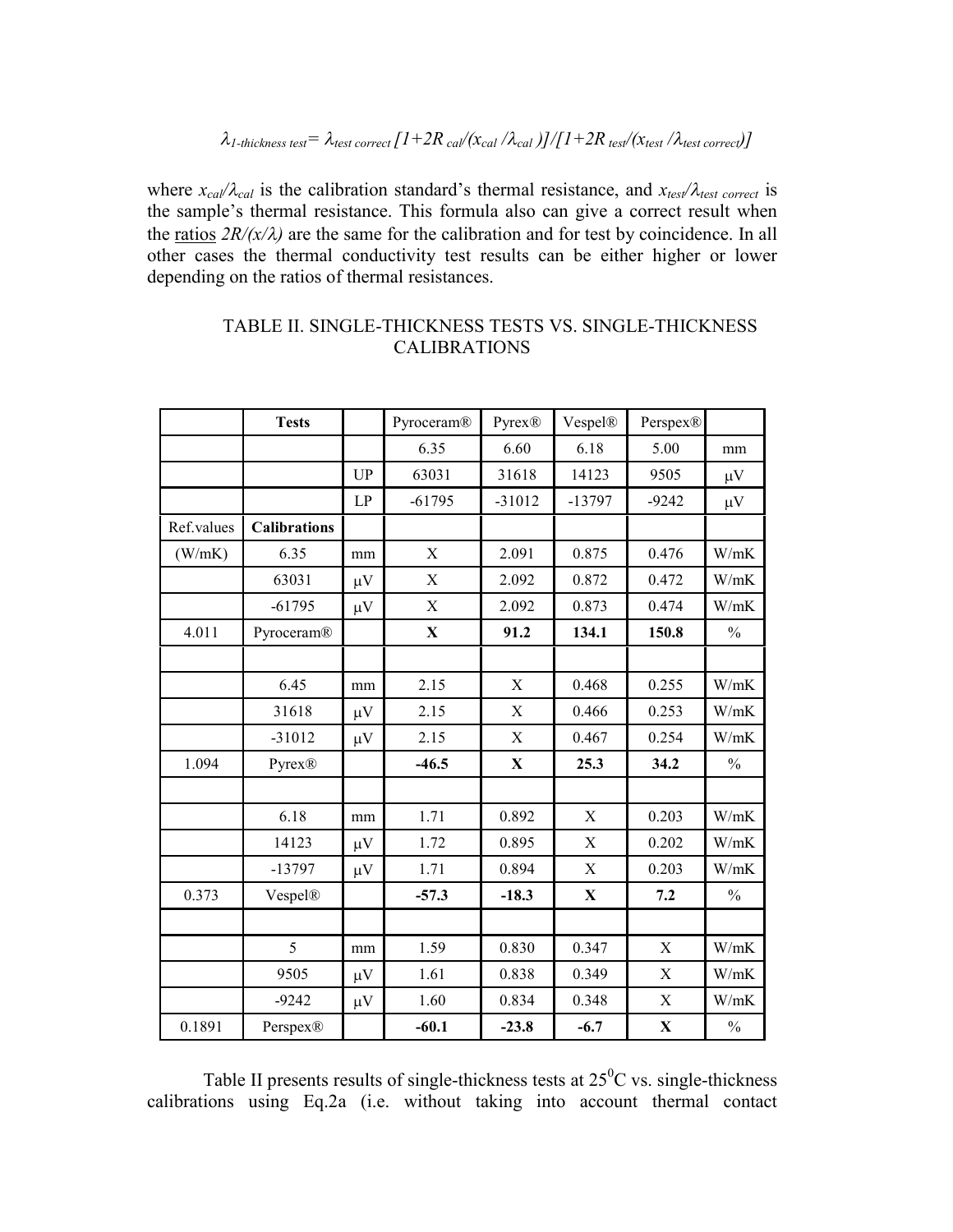resistances) of 4 standard materials (about  $\frac{1}{4}$ " thick) routinely used at LaserComp for calibrations of the FOX50 heat flow meter instruments – Pyroceram $\mathcal{R}$  vs. Pyrex® calibration, vs. Vespel®, vs. Perspex®, and vice versa, etc. – all 12 possible combinations. We can see that errors can be very significant  $-$  sometimes more than one hundred percent. This means that regular single thickness formulas and regular heat flow meter instruments can be unacceptable for materials in this range of thermal conductivities.

Next, we will analyze single-thickness test results obtained using thermal contact resistances from two-thickness calibration of the FOX50 instrument which is subtracted from the total thermal resistance of the single-thickness tests.

### **SINGLE-THICKNESS TESTS vs. TWO-THICKNESS CALIBRATION**

In practice, very often, users of the FOX50 instruments have only singlethickness samples available for testing. In this case we would have to solve one equation with two unknowns which is impossible. The only more or less acceptable way is to use the second unknown, thermal contact resistance - one from the twothickness calibration. To get an expression for a single-thickness test, thermal conductivity is calculated using a two-thickness calibration, where we have to substitute expression (4) for the HFM signal *Q* during the test, into the non-accurate  $Eq.(2):$ 

$$
\lambda_{\textit{1-thickness test}} = S_{cal} \, x_{\textit{test}} \, Q_{\textit{test}} \, / \, \varDelta T = S_{cal} \, x_{\textit{test}} \, / \, \textit{[} \, (x_{\textit{test}} \, / \lambda_{\textit{test correct}} + 2R_{\textit{test}} \, ) \, S_{cal} \,] =
$$

$$
= x_{test} / [x_{test} / \lambda_{test\ correct} + 2R_{test} ] = \lambda_{test\ correct} / [1 + 2R_{test} / (x_{test} / \lambda_{test\ correct})]
$$

But this formula (which always gives lower thermal conductivity) is not used in the FOX50's "WinTherm50" software. When the single-thickness test is running on the FOX50 instrument using a two-thickness calibration, the "WinTherm50" software subtracts the thermal contact resistance  $2R_{cal}$  obtained during the Two-Thickness calibration from the total thermal resistance calculated from the single-thickness test:

$$
R_{total} = \Delta T / (S_{cal} Q_{test}) = x_{test} / \lambda_{test\ correct} + 2R_{test} =
$$

$$
= x_{test} / \lambda_{1\text{-}thickness} + 2R_{cal}
$$
  
i.e. 
$$
x_{test} / \lambda_{1\text{-}thickness} = x_{test} / \lambda_{test\ correct} + 2R_{test} - 2R_{cal}
$$

so the calculated single-thickness thermal conductivity is related to the correct thermal conductivity  $\lambda_{test\ correct}$  as:

$$
\lambda_{1\text{-thickness test}} = \lambda_{\text{test correct}}/[1 + (2R_{\text{test}} - 2R_{\text{cal}})/(x_{\text{test}} / \lambda_{\text{test correct}})]
$$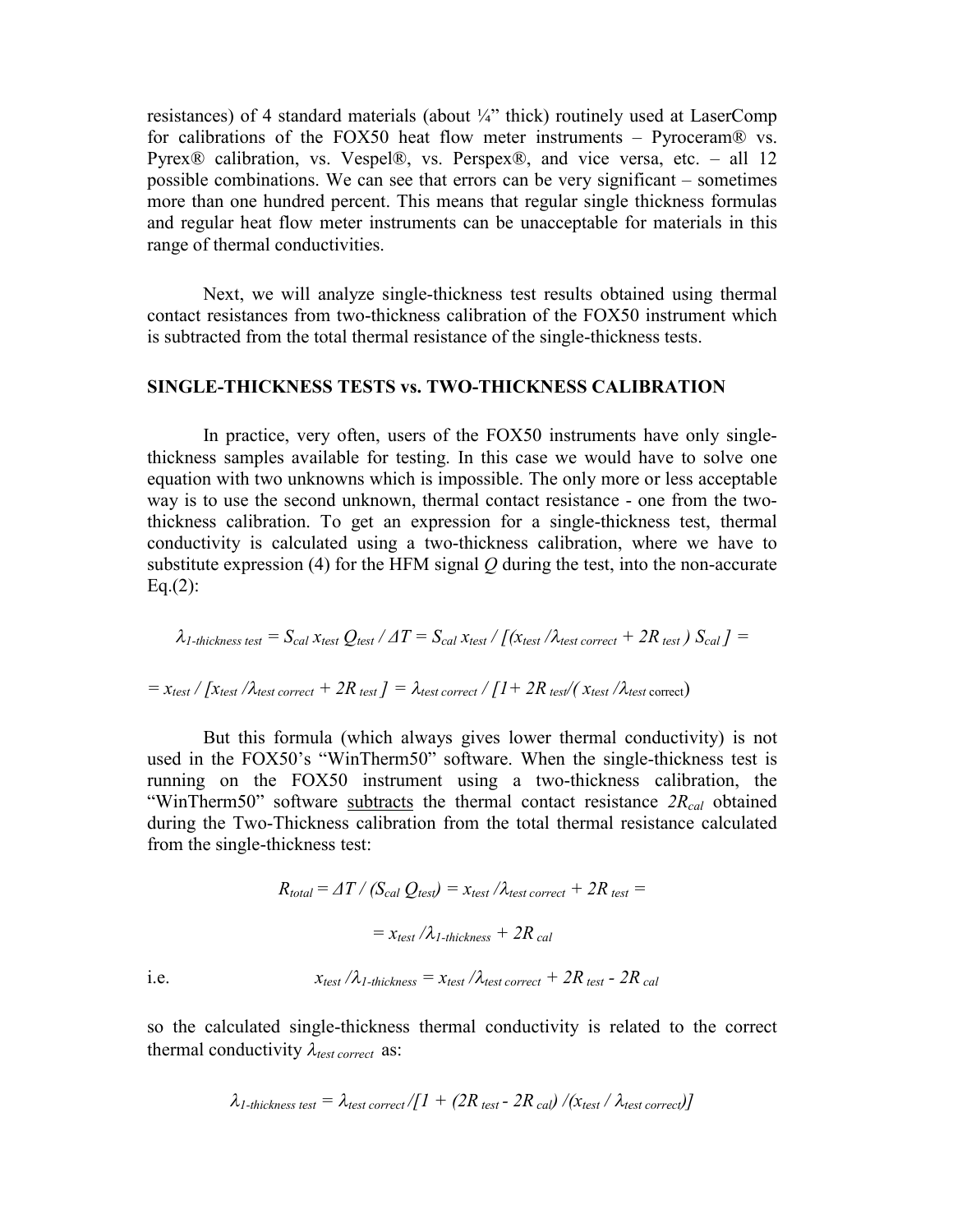We can see from this formula that the thermal contact resistances may cause some error of the single-thickness tests especially in the case of samples with small thermal resistance (i.e. small thickness and/or high thermal conductivity), and when the

|                                       |  |         | Tests:         | Pyroceram®  | <b>Pyrex®</b> | <b>Vespel®</b> | <b>Perspex®</b> |               |
|---------------------------------------|--|---------|----------------|-------------|---------------|----------------|-----------------|---------------|
|                                       |  |         |                | 6.35        | 6.60          | 6.18           | 5.00            | mm            |
|                                       |  |         | Upper<br>plate | 63031       | 31618         | 14123          | 9505            | $\mu$ V       |
|                                       |  |         | Lower<br>plate | $-61795$    | $-31012$      | $-13797$       | $-9242$         | $\mu V$       |
| <b>Two thickness</b><br>calibrations: |  |         |                |             |               |                |                 |               |
| Pyroceram®                            |  | 4.011   | W/mK           | X           | 1.149         | 0.385          | 0.199           | W/mK          |
| S cal u                               |  | 0.0761  | $W/m^2\mu V$   | X           | 1.165         | 0.388          | 0.199           | W/mK          |
| S cal 1                               |  | 0.0783  | $W/m^2\mu V$   | X           | 1.157         | 0.386          | 0.199           | W/mK          |
| 2R                                    |  | 0.00257 | $m^2K/W$       | $\mathbf X$ | 5.8           | 3.6            | 5.5             | $\frac{0}{0}$ |
| <b>Pyrex®</b>                         |  | 1.094   | W/mK           | 3.696       | X             | 0.373          | 0.193           | W/mK          |
| S cal u                               |  | 0.0740  | $W/m^2\mu V$   | 3.579       | $\mathbf X$   | 0.366          | 0.189           | W/mK          |
| S cal 1                               |  | 0.0745  | $W/m^2\mu V$   | 3.638       | X             | 0.369          | 0.191           | W/mK          |
| 2R                                    |  | 0.00257 | $m^2K/W$       | $-9.3$      | X             | $-0.9$         | 1.0             | $\frac{0}{0}$ |
| <b>Vespel®</b>                        |  | 0.373   | W/mK           | 3.699       | 1.094         | X              | 0.191           | W/mK          |
| S cal u                               |  | 0.073   | $W/m^2\mu V$   | 3.940       | 1.134         | $\mathbf X$    | 0.194           | W/mK          |
| S cal 1                               |  | 0.0763  | $W/m^2\mu V$   | 3.819       | 1.114         | X              | 0.193           | W/mK          |
| 2R                                    |  | 0.00263 | $m^2K/W$       | $-4.8$      | 1.8           | X              | 1.8             | $\frac{0}{0}$ |
| <b>Perspex®</b>                       |  | 0.1891  | W/mK           | 3.239       | 1.064         | 0.369          | X               | W/mK          |
| S cal u                               |  | 0.0743  | $W/m^2\mu V$   | 3.249       | 1.067         | 0.368          | X               | W/mK          |
| S cal 1                               |  | 0.0759  | $W/m^2\mu V$   | 3.244       | 1.065         | 0.369          | X               | W/mK          |
| 2R                                    |  | 0.00231 | $m^2K/W$       | $-19.1$     | $-2.6$        | $-1.2$         | X               | $\frac{0}{0}$ |

## TABLE III. SINGLE-THICKNESS TESTS VS. TWO-THICKNESS CALIBRATIONS

contact resistance of the tested sample differs significantly from the calibration's contact thermal resistance.

We can see that errors of the single-thickness tests now are significantly smaller in comparison with Table 2 results. This means that single-thickness tests give much more accurate, reasonable results when two-thickness calibrations are used, especially when test samples and calibration materials have similar thermal conductivities.